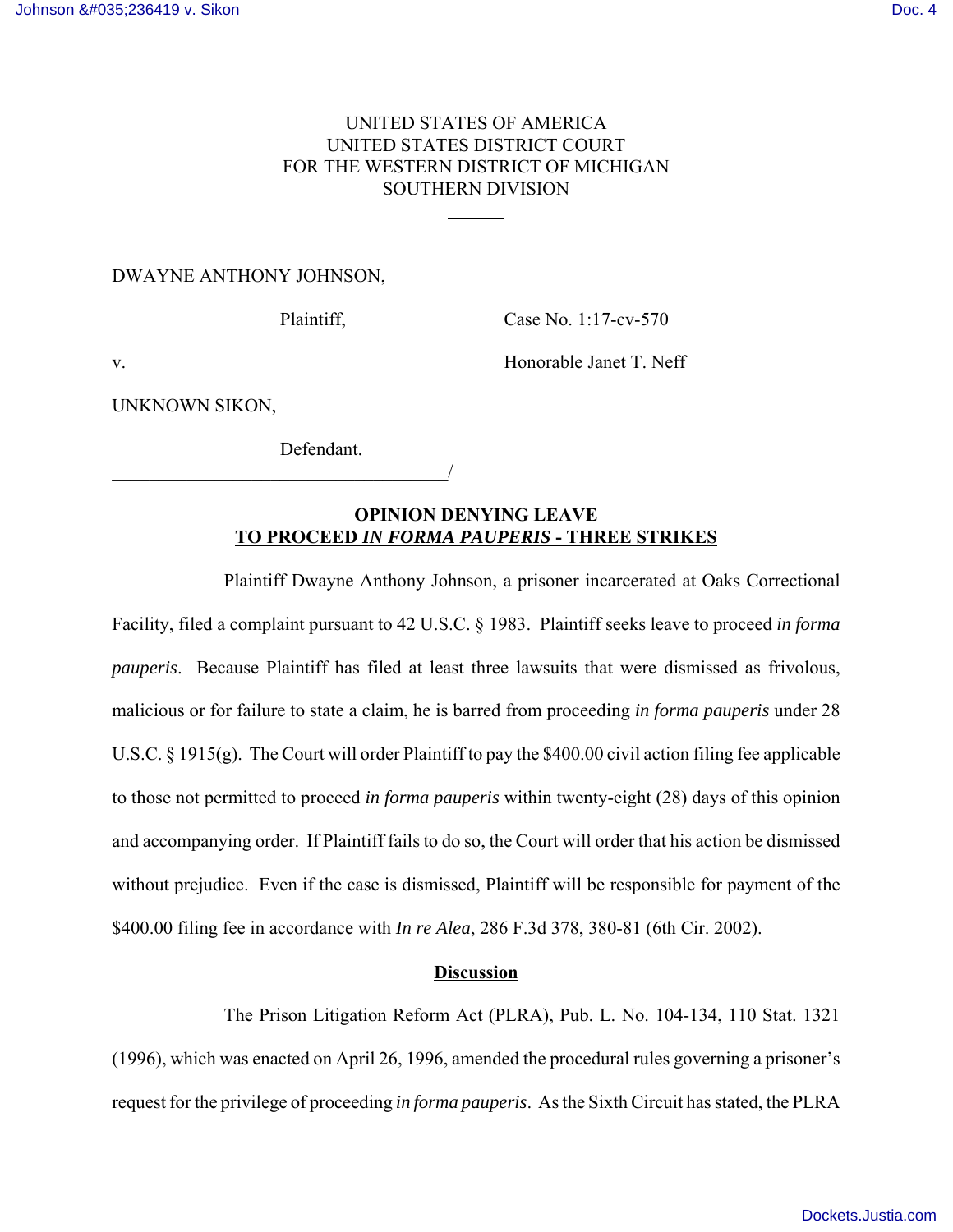was "aimed at the skyrocketing numbers of claims filed by prisoners – many of which are meritless – and the corresponding burden those filings have placed on the federal courts." *Hampton v. Hobbs*, 106 F.3d 1281, 1286 (6th Cir. 1997). For that reason, Congress put into place economic incentives to prompt a prisoner to "stop and think" before filing a complaint. *Id.* For example, a prisoner is liable for the civil action filing fee, and if the prisoner qualifies to proceed *in forma pauperis*, the prisoner may pay the fee through partial payments as outlined in 28 U.S.C. § 1915(b). The constitutionality of the fee requirements of the PLRA has been upheld by the Sixth Circuit. *Id.* at 1288.

In addition, another provision reinforces the "stop and think" aspect of the PLRA by preventing a prisoner from proceeding *in forma pauperis* when the prisoner repeatedly files meritless lawsuits. Known as the "three-strikes" rule, the provision states:

> In no event shall a prisoner bring a civil action or appeal a judgment in a civil action or proceeding under [the section governing proceedings *in forma pauperis*] if the prisoner has, on 3 or more prior occasions, while incarcerated or detained in any facility, brought an action or appeal in a court of the United States that was dismissed on the grounds that it is frivolous, malicious, or fails to state a claim upon which relief may be granted, unless the prisoner is under imminent danger of serious physical injury.

28 U.S.C. § 1915(g). The statutory restriction "[i]n no event," found in § 1915(g), is express and unequivocal. The statute does allow an exception for a prisoner who is "under imminent danger of serious physical injury." The Sixth Circuit has upheld the constitutionality of the three-strikes rule against arguments that it violates equal protection, the right of access to the courts, and due process, and that it constitutes a bill of attainder and is *ex post facto* legislation. *Wilson v. Yaklich*, 148 F.3d 596, 604-06 (6th Cir. 1998); *accord Pointer v. Wilkinson*, 502 F.3d 369, 377 (6th Cir. 2007) (citing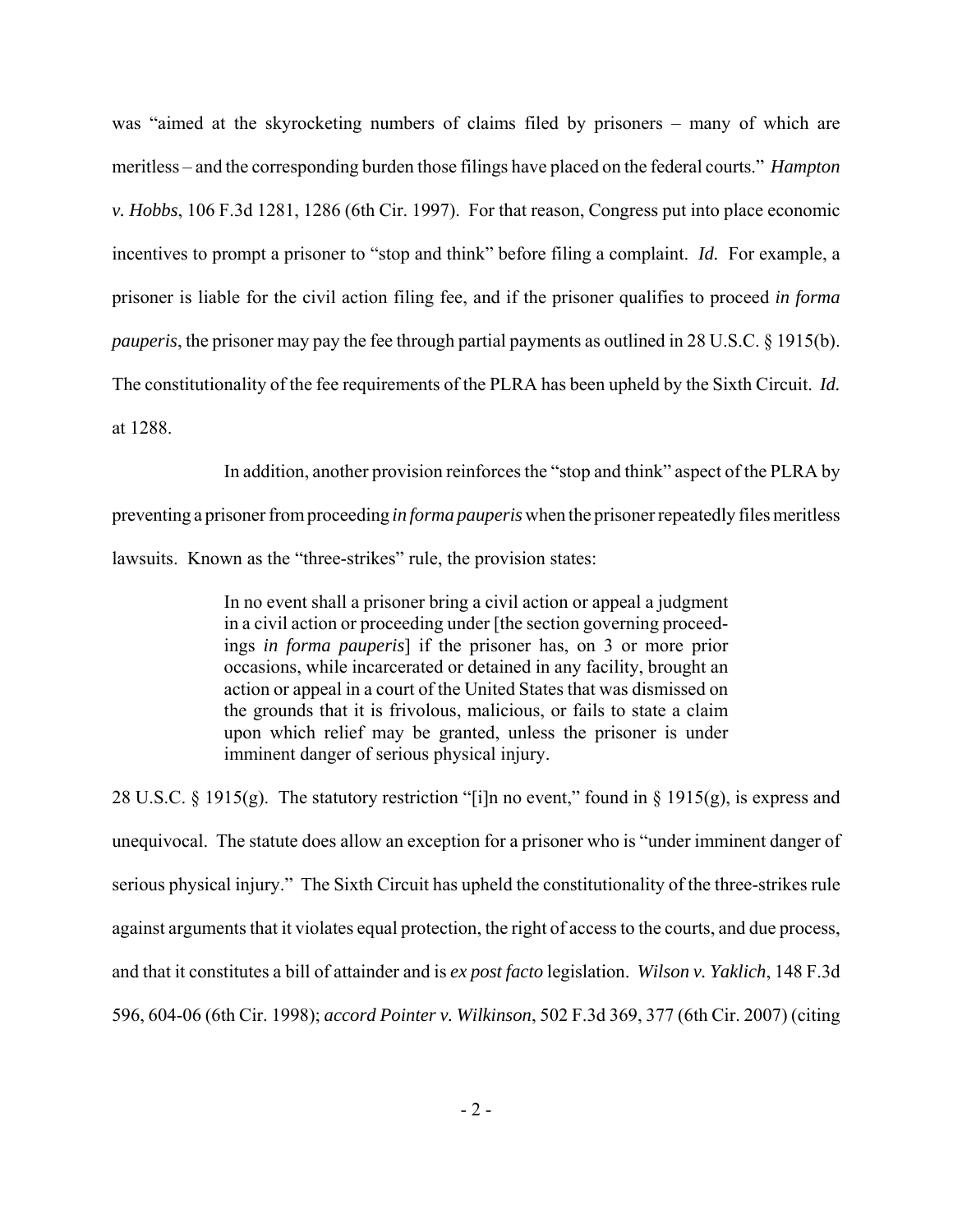*Wilson*, 148 F.3d at 604-06); *Rodriguez v. Cook*, 169 F.3d 1176, 1178-82 (9th Cir. 1999); *Rivera v. Allin*, 144 F.3d 719, 723-26 (11th Cir. 1998); *Carson v. Johnson*, 112 F.3d 818, 821-22 (5th Cir. 1997).

Plaintiff has been an active litigant in the federal courts in Michigan. In more than three of Plaintiff's lawsuits, the Court entered dismissals on the grounds that they were frivolous or failed to state a claim. *See Johnson v. Mackie et al.*, No. 1:17-cv-200 (W.D. Mich. Mar. 31, 2017); *Johnson v. Pandya et al.*, No. 1:95-cv-604 (W.D. Mich. Nov. 28, 1995); *Johnson v. Berrien Sheriff Dep't et al.*, No. 1:95-cv-603 (W.D. Mich. Sept. 5, 1995). Although two of the dismissals were entered before enactment of the PLRA on April 26, 1996, the dismissals nevertheless count as strikes. *See Wilson*, 148 F.3d at 604. Moreover, Plaintiff's allegations do not fall within the exception to the three-strikes rule because he does not allege any facts establishing that he is under imminent danger of serious physical injury.

In light of the foregoing, § 1915(g) prohibits Plaintiff from proceeding *in forma pauperis* in this action. Plaintiff has twenty-eight (28) days from the date of entry of this order to pay the entire civil action filing fee, which is \$400.00. When Plaintiff pays his filing fee, the Court will screen his complaint as required by 28 U.S.C. § 1915A and 42 U.S.C. § 1997e(c). If Plaintiff fails to pay the filing fee within the 28-day period, his case will be dismissed without prejudice, but he will continue to be responsible for payment of the \$400.00 filing fee.

Dated: July 11, 2017 /s/ Janet T. Neff

Janet T. Neff United States District Judge

## **SEND REMITTANCES TO THE FOLLOWING ADDRESS**: Clerk, U.S. District Court 399 Federal Building